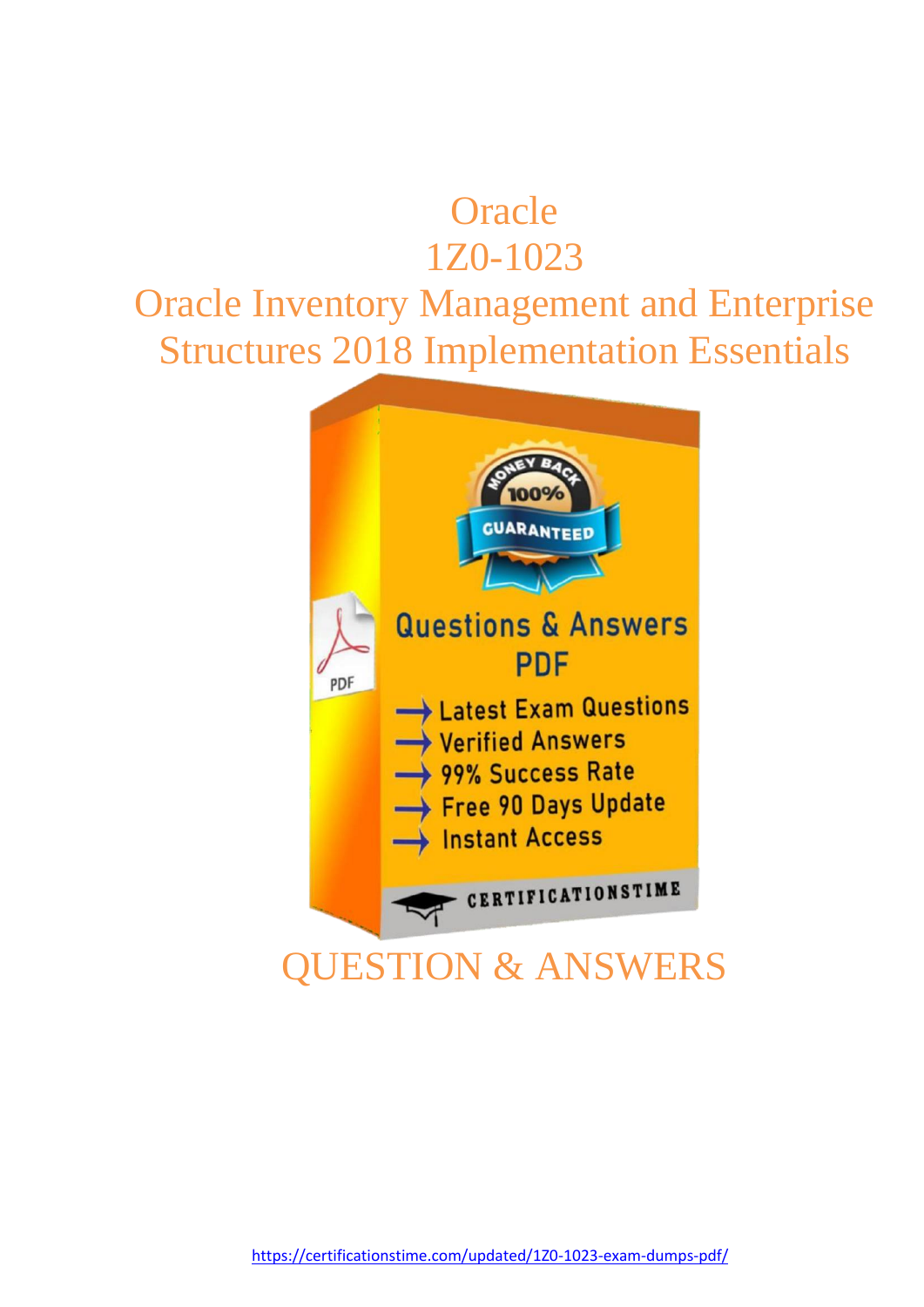

**Oracle Inventory Management and Enterprise Structures Cloud 2018 Implementation Essentials Exam**

> **Questions & Answers (Demo)**

<https://certificationstime.com/updated/1Z0-1023-exam-dumps-pdf/>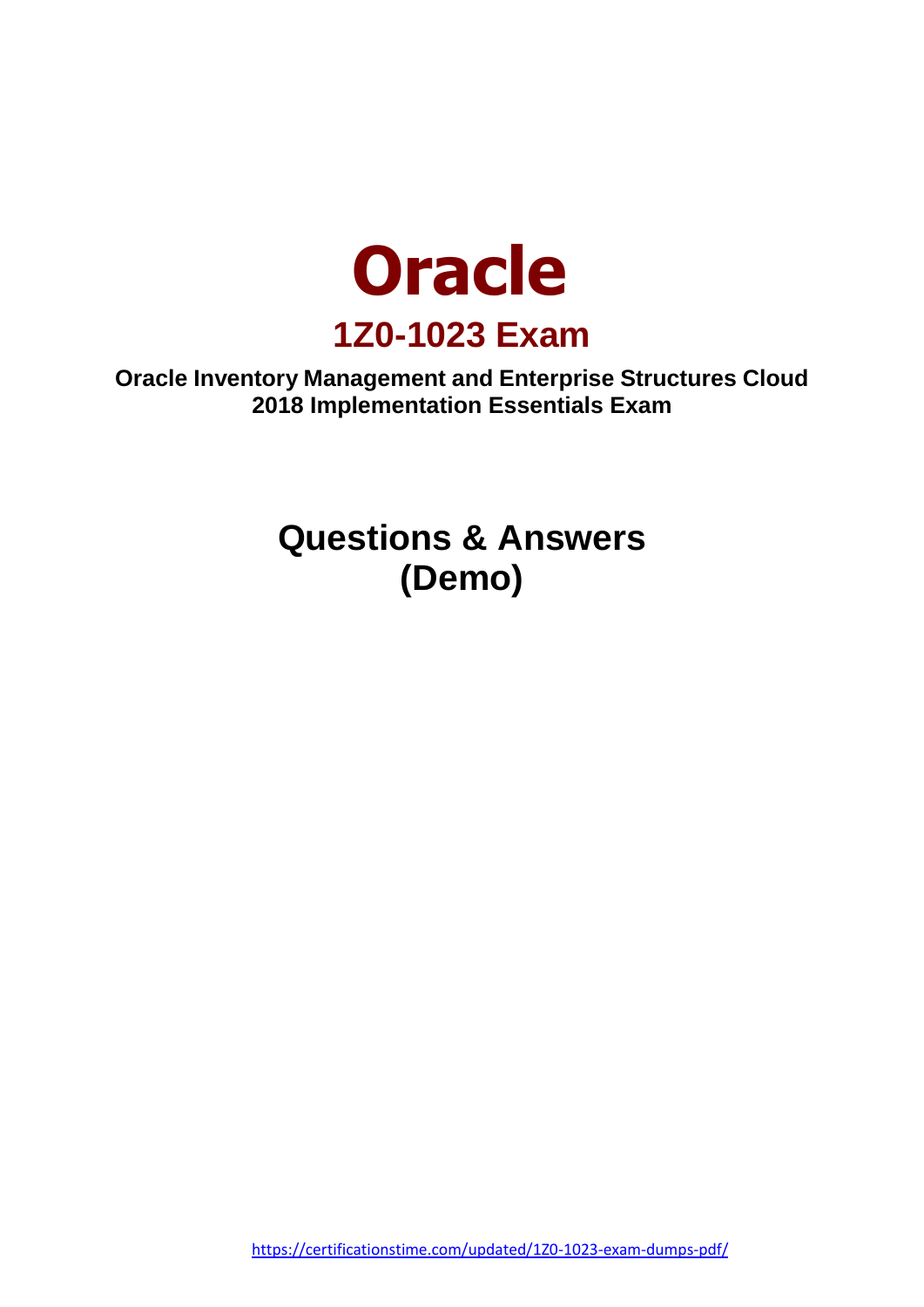# **Version: 6.0**

#### **Question: 1**

Identify the availability type that is applicable for the item quantities maintained in a unit of measure different from the primary unit of measure and is available for various transactions.

- A. On Hand
- B. Secondary On-hand Quantity
- C. available
- D. Reserved
- E. Secondary Available Quantity

**Answer: A**

#### **Question: 2**

You set up an Item organization and an inventory organization as part of your customor's requirement.

Your customer has, by mistake, performed a receipt transaction in the Item organization Instead of the inventory organization. How will you rectify the error?

A. Perform a return of item and receive the item again in the correct organization.

B. Perform a correct receipt transaction and receive the item in the correct organization.

C. Perform a new receipt in the correct organization and retain the stock in Item organization because it does not affect any other operation.

D. It is not possible to receive item in the item organization.

**Answer: D**

#### **Question: 3**

An inventory transaction is imported to the system through an FBDI template. Which transaction state denotes that an inventory transaction is created in the Oracle Cloud Inventory Management application?

- A. Created
- B. New
- C. Validated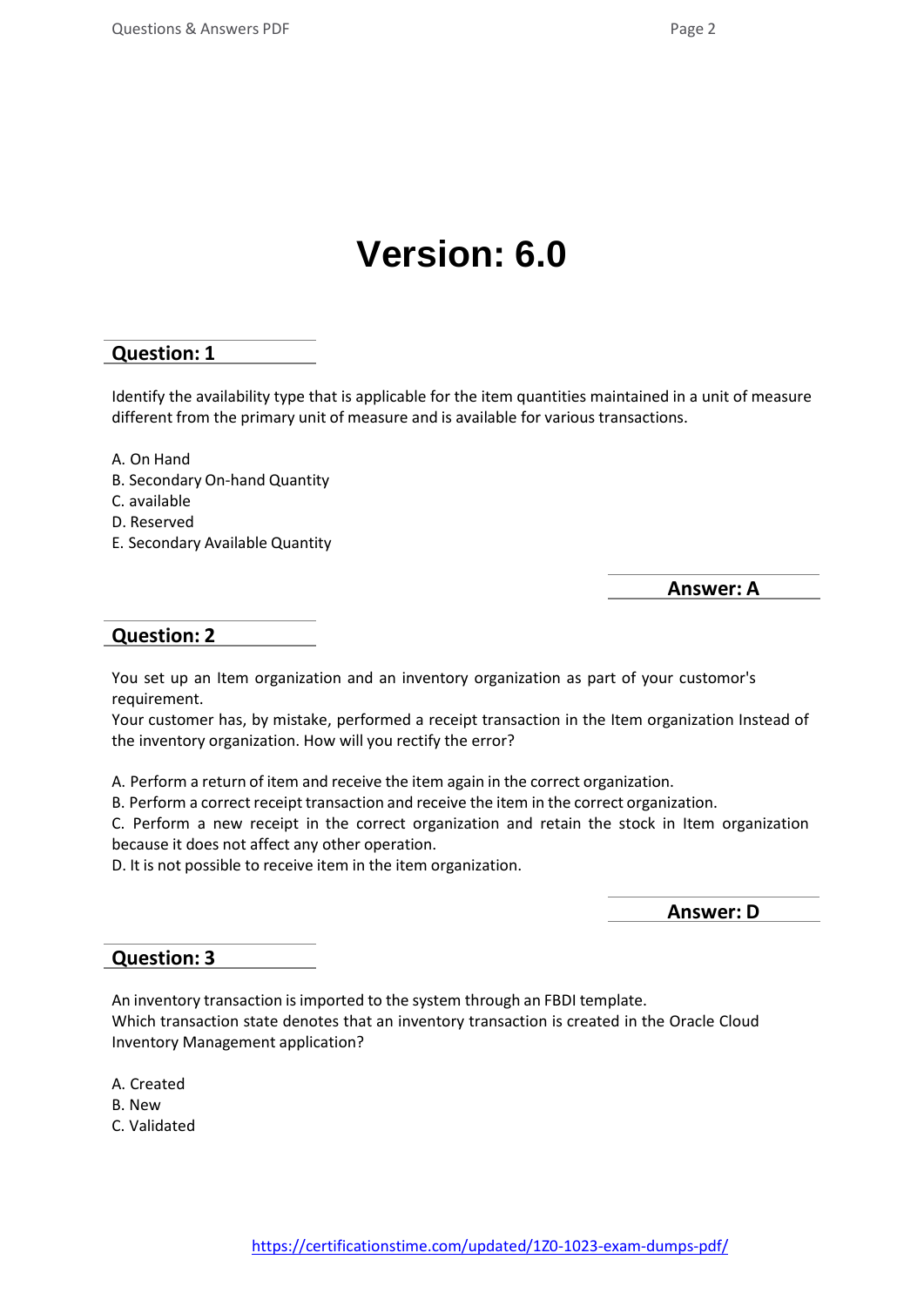E. Staged

**Answer: C**

Explanation:

The Validated transaction state denotes an inventory transaction that is created in the Oracle Fusion Inventory Management application.

https://docs.oracle.com/en/cloud/saas/supply-chain-management/r13-update17d/famml/manageinventory-transactions.html#FAMML1153493

### **Question: 4**

Your customer is a very large organization spanning across multiple countries. Their legal requirements, Human Resource Policies, and Functional Currencies for ledger are different for each country. Your customer wants to maintain 10 different companies in the system. Which combination meets this requirement?

A. 1 Enterprise, 10 Divisions, where each division has its own ledger with common legal entity across all divisions

B. 10 Enterprises, 10 Divisions, where each division has its own legal entity and ledger

C. 1 Enterprise, 10 Divisions, where each division has its own legal entity and ledger

D. 10 Enterprises, 1 Division, where each division has 10 legal entities and 1 ledger

**Answer: C**

## **Question: 5**

Your organization performs a restock via a transfer order between inventory organizations, using the following parameters tor processing:

Transfer Type: In-transit transfertype

Receipt Routing: Standard

Transfer Order Required: Yes

During the process, the receiving organization wants to make a change to the transfer order line. After which fulfillment stage will they no longer be able to change the transfer order?

A. Ship Confirm

- B. Awaiting Receiving
- C. Awaiting Fulfillment
- D. Closed
- E. Awaiting Billing

**Answer: A**

**Question: 6**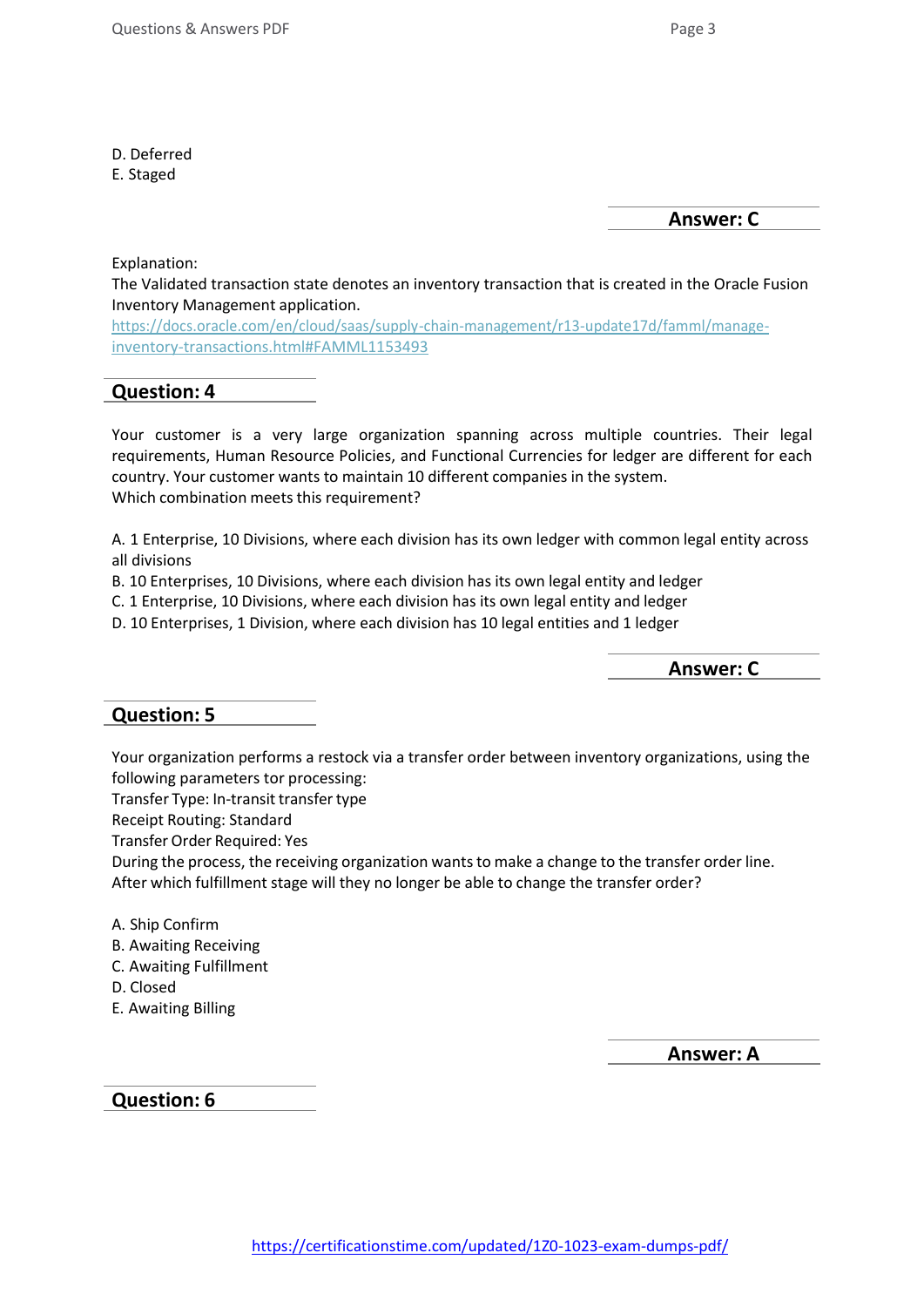Your customer wants to transfer material from facility A to facility B. They are using the interorganization transfer to perform the transaction in the system. Their requirement is "whenever material is transferred from their facility A to facility B, facility B needs to pay 5% additional amount to the current Item cost."

Which task must be set up to accomplish this requirement?

- A. Manage Cost Plus Pricing
- B. Manage Interorganization Markup
- C. Manage Cost Organization Relationships
- D. Manage Transfer Pricing Rules
- E. Manage Organization Relationships

**Answer: D**

#### **Question: 7**

You face a supply request exception due to some reason. You realize that you need to make some changes to the Manage Supply Request Exceptions page. Which action will you perform?

A. The supply request cannot be updated. The only way is to resolve the error in the source application and resubmit the request.

- B. Update the supply request and submit it. The errors will be resolved automatically.
- C. Update the supply request and make sure errors are resolved before resubmitting it.
- D. The Supply request can be updated using a third-party application only.

**Answer: A**

Explanation:

https://docs.oracle.com/en/cloud/saas/supply-chain-management/r13-update18a/fauco/manage-HYPERLINK "https://docs.oracle.com/en/cloud/saas/supply-chain-management/r13 update18a/fauco/manage-supply-request-exceptions.html#FAUCO2039523"supply-requestexceptions.html#FAUCO2039523

### **Question: 8**

Which two statements are true in regard to using the Enterprise Structures Configurator?

A. It allows you to create your Enterprise, Business Units, and Warehouses in a single step.

B. It creates the chart of accounts.

C. You cannot modify the recommendation from the tool. You must do it after you perform the initial configuration.

D. The guided interview-based process helps you set up the enterprise with best practices.

E. It recommends job and position structures.

**Answer: AE**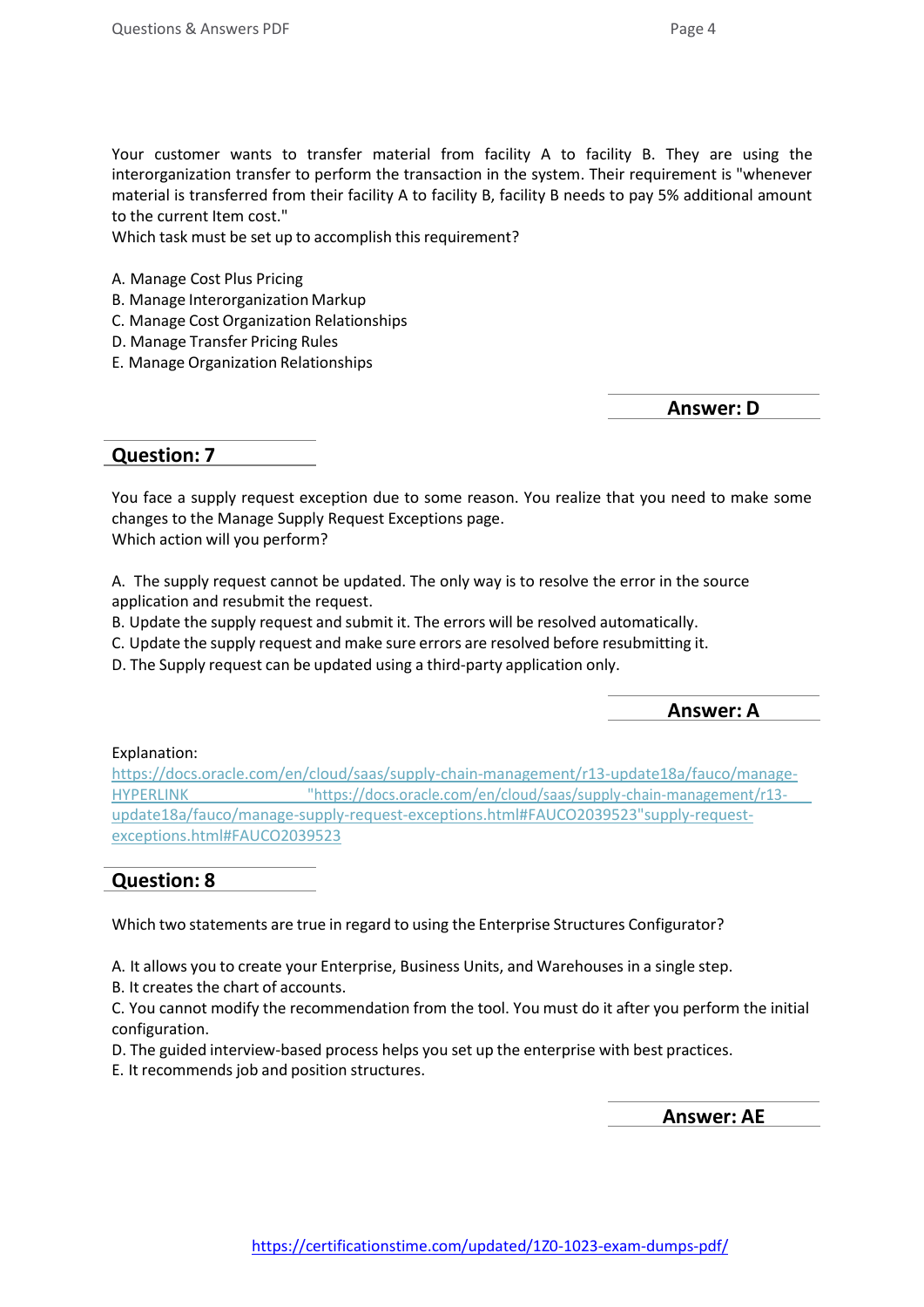Explanation:

https://docs.oracle.com/cd/E15586\_01/fusionapps.1111/e20360/F341634AN1A2B8.htm